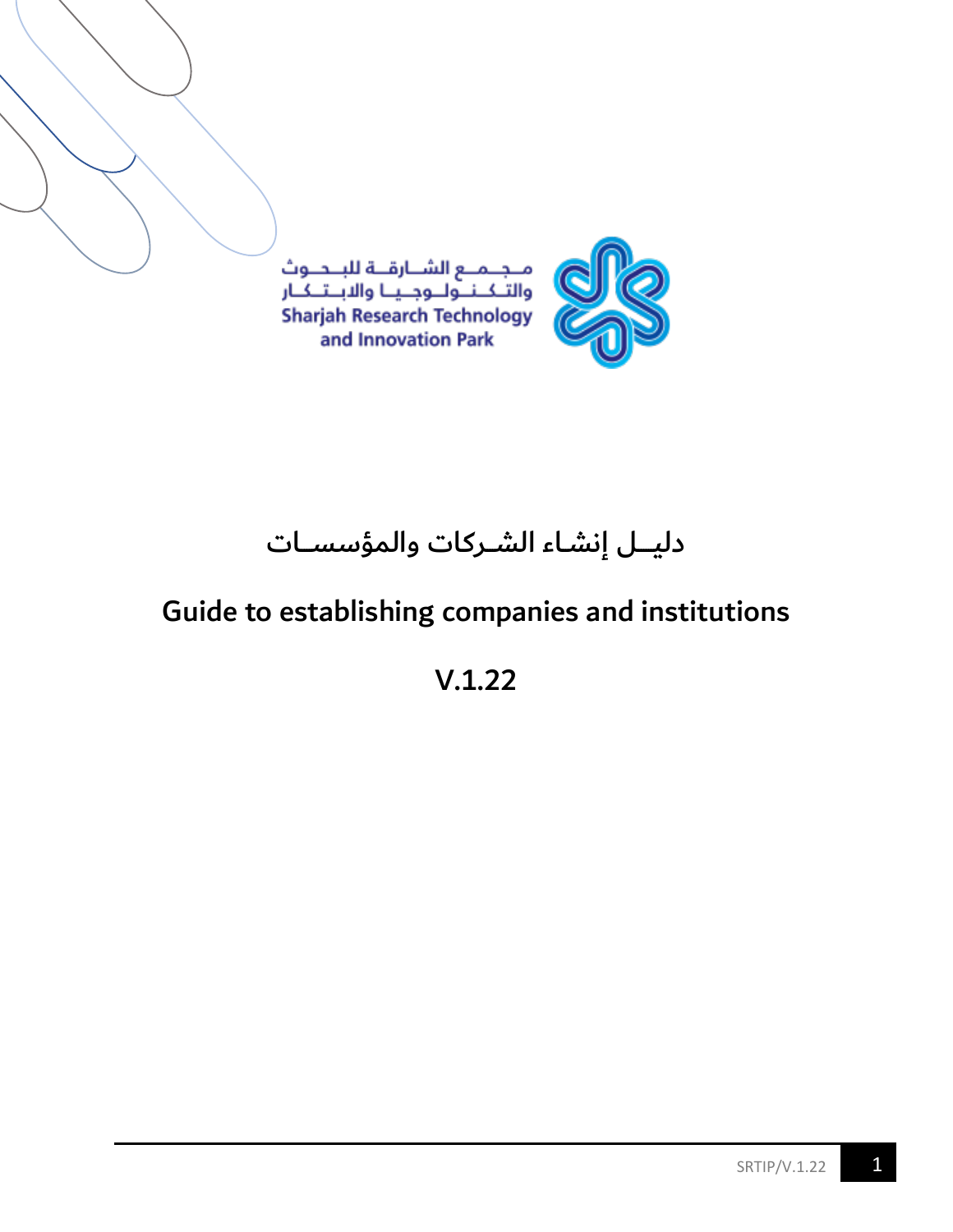

# المحتوى Contents

- 1. General objectives and services for new companies.
- 2. Targeted demographics.
- 3. Promotional channels and company formation.
- 4. Selected packages.
- 5. Documents.
- 6. License issuance and handover.

-1 األهداف والخدمات العامة إلطار العام

للشركات الجديدة

- -2 الفئات المستهدفة
- -3 قنوات الترويج وإنشاء الشركات
	- -4 الباقات المختارة
	- -5 المستندات والوثائق
	- -6 إصدار الترخيص والتسليم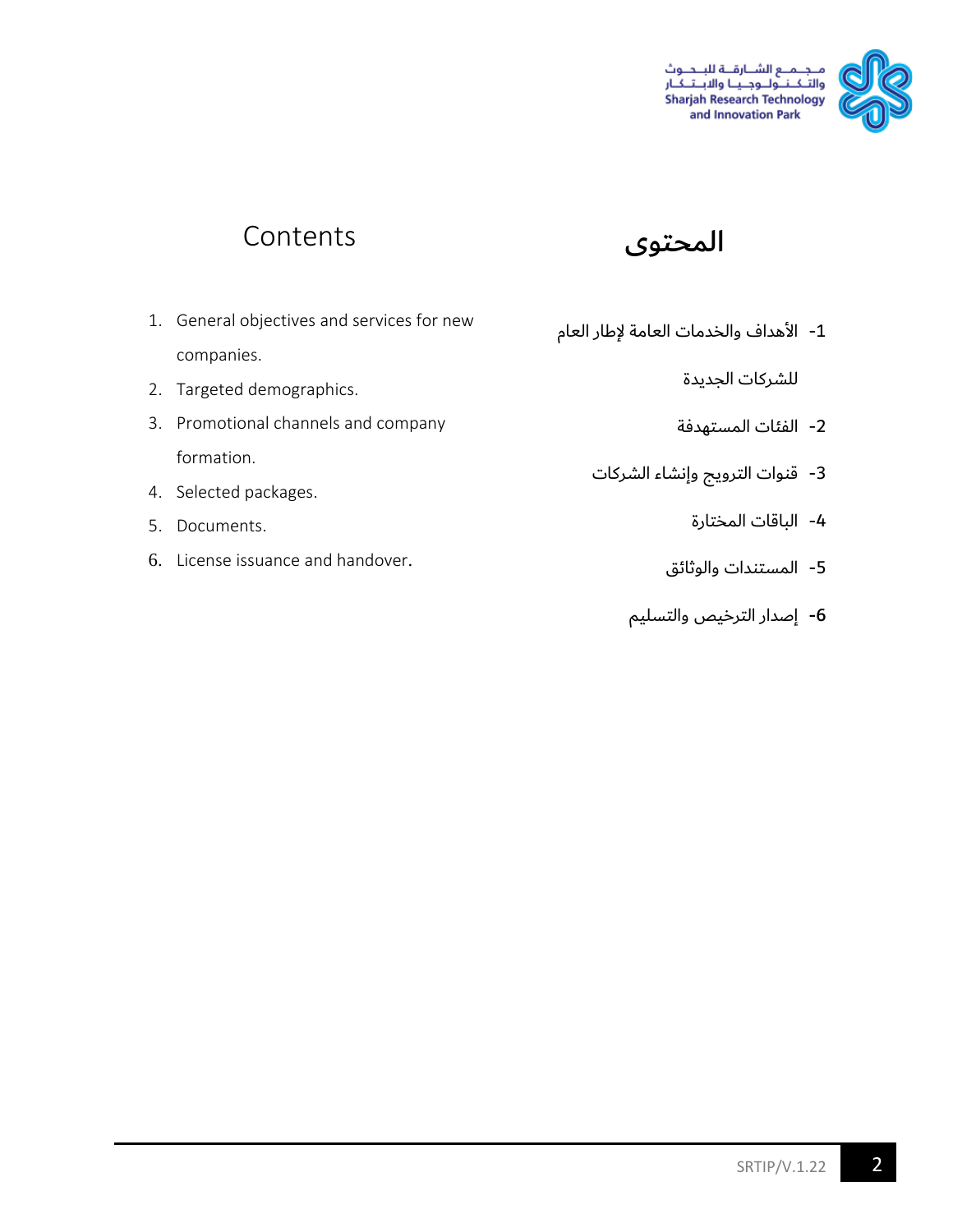جلملع الشنارقية للبنجلوث والتكانا ولجايا والاباتكار **Sharjah Research Technology** and Innovation Park



<u>الخدمات</u>





**خدمات التصاريح** 

**Permit** 

**Services**

**خدمات المرافق Facility Services**



**خدمات اإلقامة Visa Services**

**خدمات البطاقات Card Services**



**خدمات اإلستيفاء Fulfillment Services**



**خدمات الرخص Licensing**

**Services**



**خدمات اخرى Other services**



**تسهيالت السداد Payment Facilities**



**الشيكات Cheques**



**الضمانات Guarantees**



**خدمات بوابة المتعامل Customer Portal Services**



**خدمات التواصل Communicatio n Services**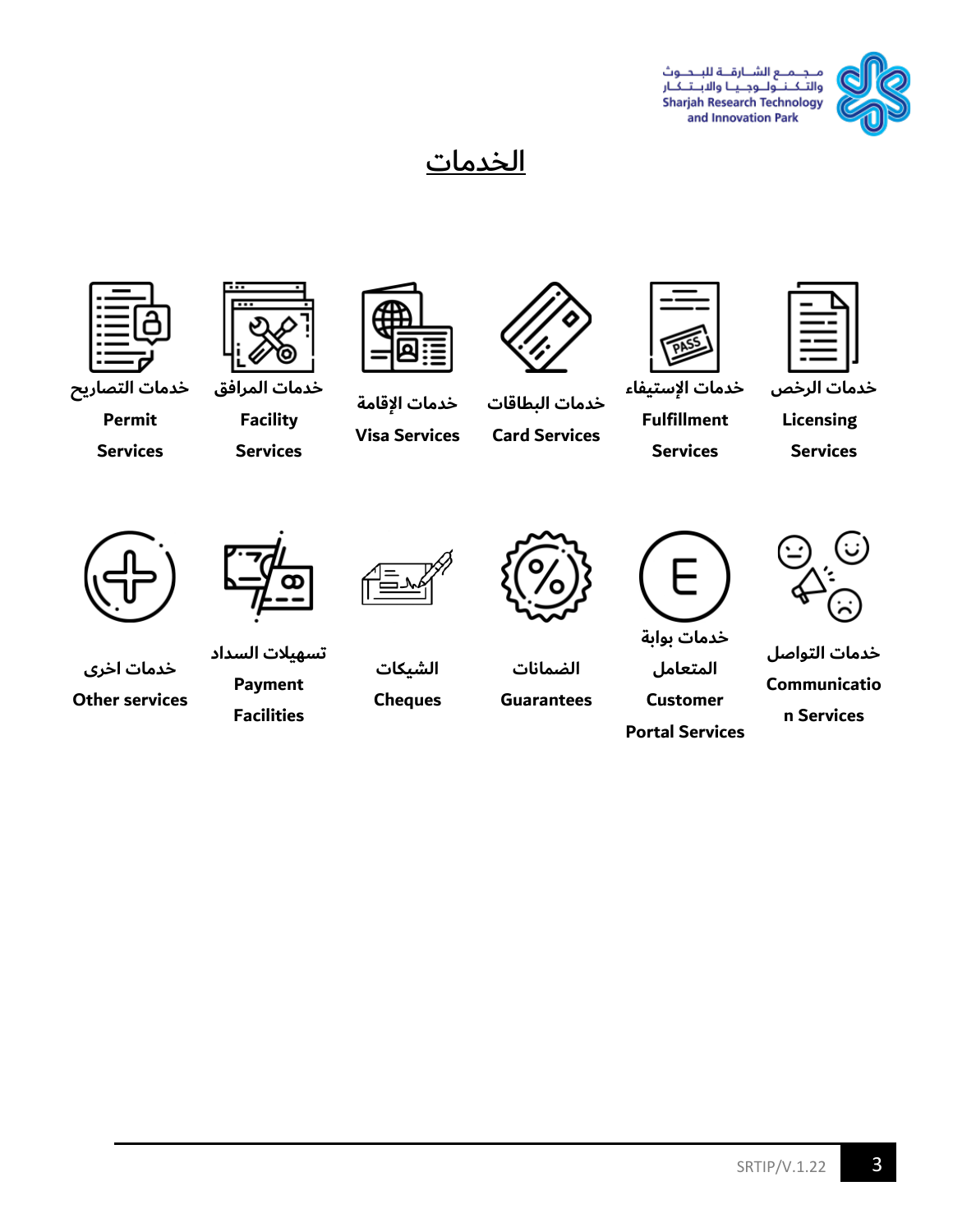

### 1- General objectives for companies

- 1.1- Sharjah Research Technology and Innovation Park seeks to support company formation in different smart industrial, trading, and service sectors. An ecosystem with a suitable work environment for investors and employees of the companies and institutions is created.
- 1.2- Excelling in services by cooperating with local and government entities of Sharjah to facilitate the client's requests and services in all aspects.
- 1.3- Providing smart solutions that ensure the growth of promising investors. In return that serves both investors and especially the Emirate.

# -1 األهداف العامة إلطار العام للشركات

- -1.1 يسعى مجمع الشارقة للبحوث والتكنولوجيا والإبتكار على دعم تأسيس الشركات من مختلف القطاعات الصناعية ,التجارية,الخدمية,الذكية ويتم خلق بيئة عمل مناسبة للمستثمرين والعاملين في الشركات والمؤسسات
- -1.2 التميز في الخدمة بالتعاون مع دوائر محلية وإتحادية حكومة الشارقة لتسهيل إجراءات المتعاملين من كل النواحي
- -1.3 تقديم حلول ذكية لتنمية إستثمارات واعدة تخدم المستثمر والإمارة بعين الخصوص

### 2- Targeted Demographics

2.1- Targeting investors from different demographics in different countries based on marketing data analysis to increase investments from different countries.

2.2- We participate in different exhibitions to engage foreign investment in export and import.

2.3- We classify investors into different categories (current investors, new investors, and university students).

### -2 الفئات المستدهدفة

-2.1 يتم إستهداف المستثمرين من مختلف الفئات ومختلف الدول بنائا على الدراسات التسويقية على حسب زيادة الإستثمار في الدول المعنية -2.2 نقوم بالمشاركة في معارض ومؤتمرات مختلفه إلستقطاب اإلستثمار األجنبي من حيث الصادرات الإستثمارية والواردة -2.3 يختلف المستثمرين حسب الفئات التالية ) مستثمرين حاليين ,مستثمرين جدد,طالب جامعات,(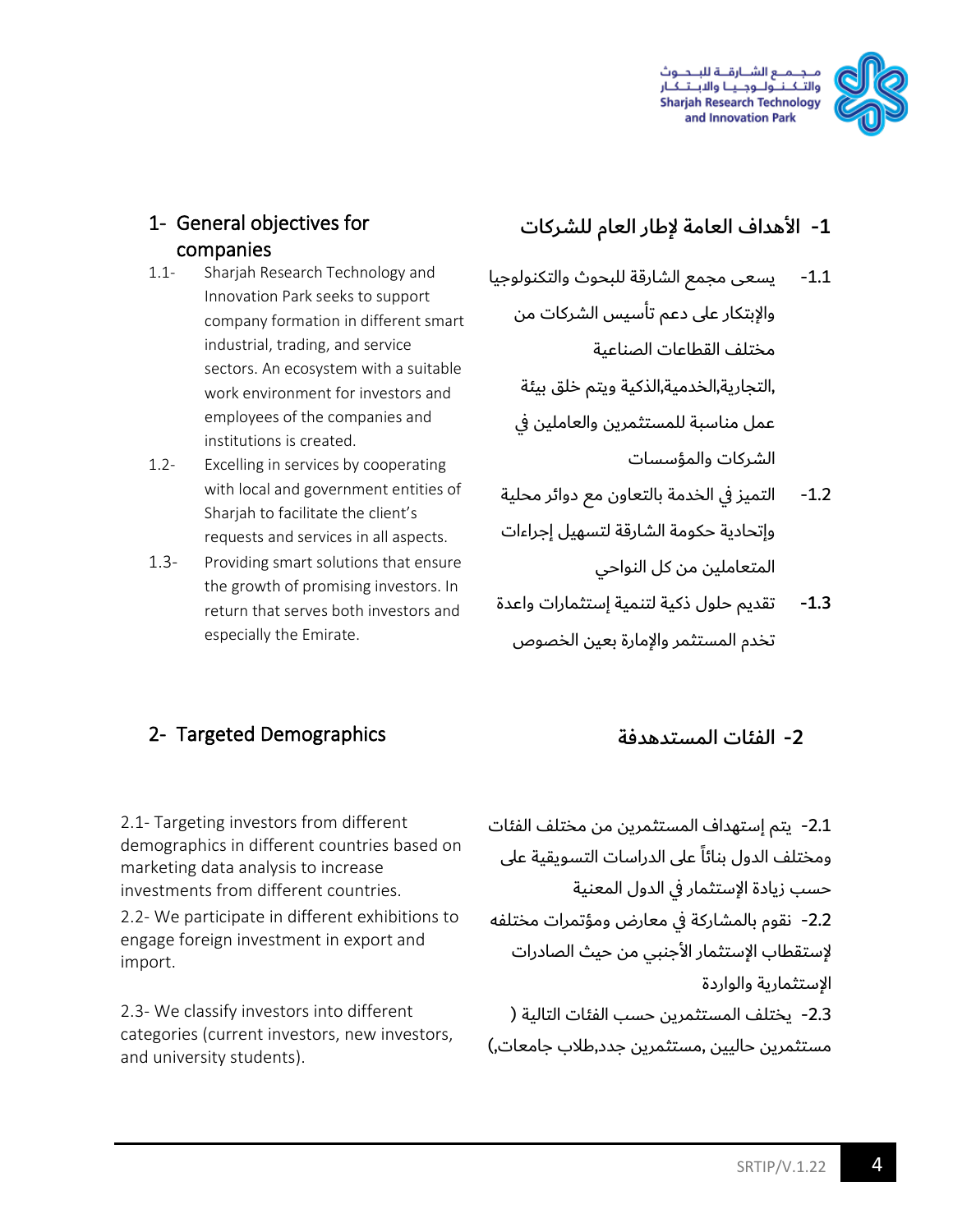

### 3- Promotional Channels and Company Formation

3.1- The Park's different packages are promoted on different channels and platforms.

- 
- The website of the Park للمجمع اإلفتراضي الموقع -
- Exhibitions and conferences والمؤتمرات المعارض -
- News outlets and newspapers والصحف األخبار -
- Strategic partners and partnerships (representative offices to engage investments)

3.2- While promoting the different packages on different platforms, the client's company formation is based on; the package chosen, the number of cadres requested, and the activities needed to ensure customer satisfaction

## -3 قنوات الترويج وإنشاء الشركات

-3.1 تتم قنوات الترويج عبر منصات مختلفه للباقات المقدمة من المجمع

- منصات التواصل اإلجتماعي platforms media Social
	- - -
	- الشركاء اإلستراتيجين ) المكاتب التمثيلية لإستقطاب الإستثمار)

-3.2 عند عرض الباقات للمتعاملين عن طريق منصات مختلفه يتم تأسيس الشركة للمتعاملين من حيث الباقات المختارة و عدد الكادر المطلوب إلنشاء منصة إستثمارية متكاملة لتلبية رغبة المتعامل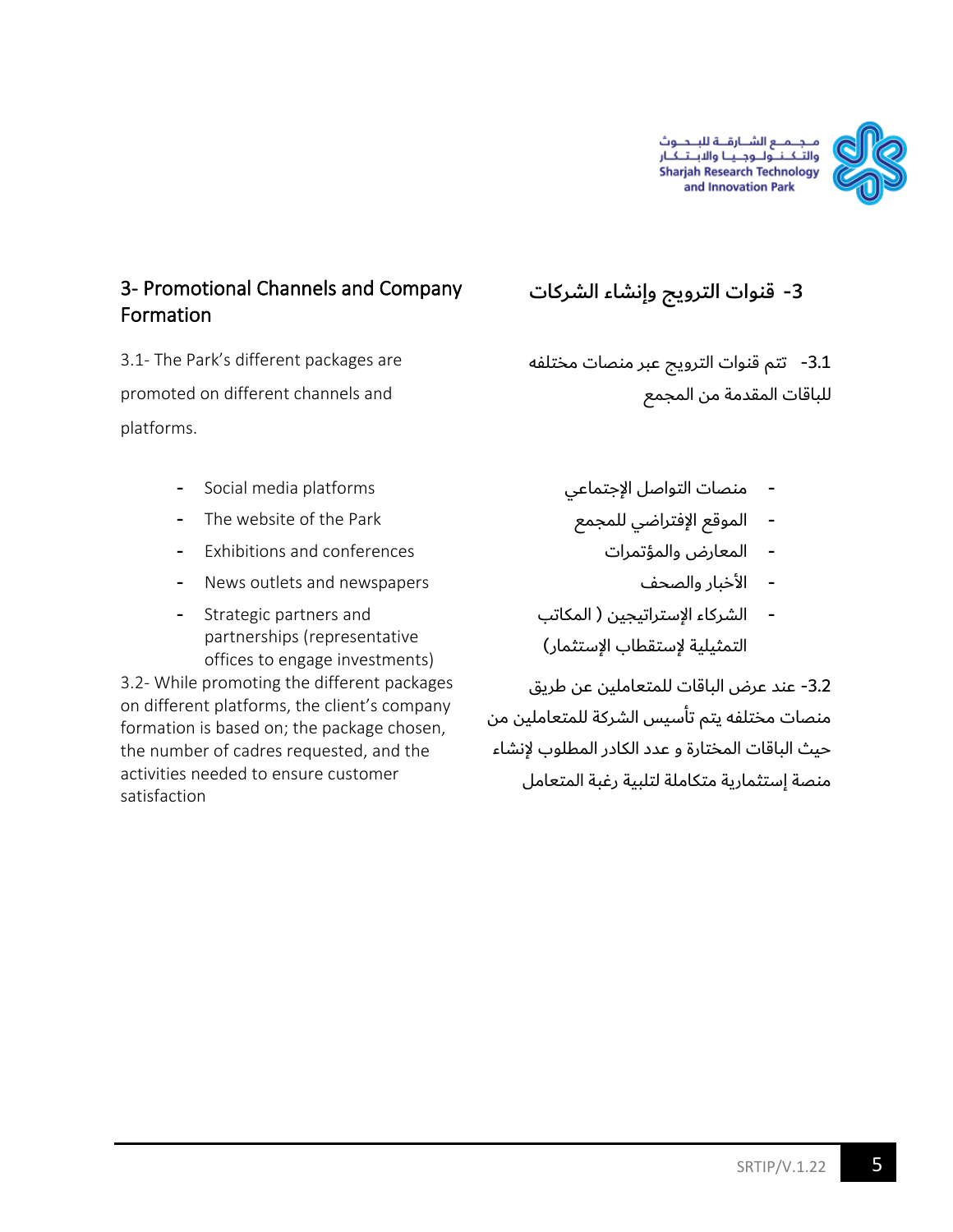### -4 الباقات المختارة Packages Selected 4-

4.1- Packages are shown to the customer based on their needs: -

- Real Estate packages مكتبي باقة -
- 
- باقة اإلبتكار packages Innovators -
- Women in Tech packages والتكنولوجيا المرأة باقة -
- باقة طالب الجامعات packages' students University -

-4.1 يتم عرض على المتعامل باقات مختارة ومناسبه تلبي حاجة المتعامل -:

- 
- باقة المشاريع الصغيرة والمتوسطة packages Startup
	-
	- -

## 5- Documents

5.1- The client is informed of the documents required for company formation.

تقوم إدارة المبيعات بمعاينة المتطلبات واعتماد process the review department sales The 5.2-

5.3- The licensing & registration department receives and approves the company name.

### **Required Documents**

- Proof of residency address in the country of residence
- Summary work plan for specific activities
- Third-party approvals in the case of certain regulated businesses
- A copy of your passport
- With your UAE residence visa and a copy of your Emirates ID, if applicable
- A copy of the parent company's documents
- Required if you are setting up a subsidiary

## -5 المستندات والوثائق

5.1– يتم إخطار المتعامل بالمستندات المطلوبه

لتأسيس الشركة

الطلب

يتم مخاطبة إدارة تسجيل الرخص للموافقة على 3. االسم التجاري

### **المستندات المطلوبة:**

اثبات عنوان اإلقامة في بلد اإلقامة موجز خطة العمل لأنشطة معينة موافقات الأطراف الثالثة في حالة أنشطة تجارية معينة تخضع لأنظمة صورة من جواز سفرك مع تأشيرة إقامتك الإماراتية وصورة من بطاقة الهوية اإلماراتية الخاصة بك، إذا كان ذلك مطب قا صورة من وثائق الشركة الأم

مطلوبة إذا كنت تقوم بتأسيس شركة تابعة